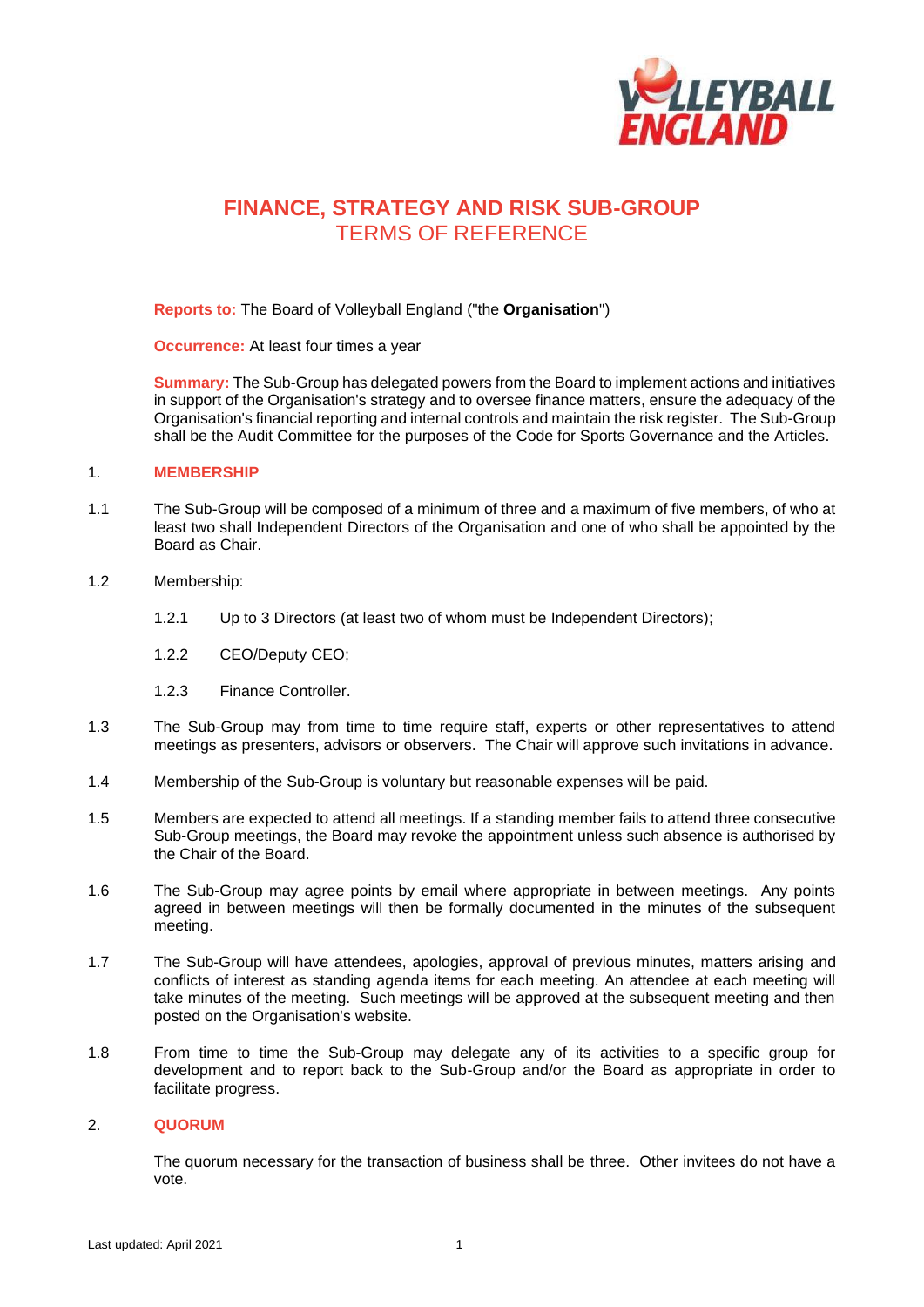

### 3. **TERMS OF REFERENCE**

## 3.1 The Sub-Group shall

| <b>No</b> | <b>Activity</b>                                                                                                                                                                                                                                                                                                                     | <b>Report to</b><br><b>Board</b>           | <b>Board</b><br><b>Approval</b> |
|-----------|-------------------------------------------------------------------------------------------------------------------------------------------------------------------------------------------------------------------------------------------------------------------------------------------------------------------------------------|--------------------------------------------|---------------------------------|
| 1.        | Be responsible for reviewing the proposed annual budget<br>presented to it by the SMT and once approved by the Sub-Group<br>the Sub-Group shall make a recommendation to the Board on the<br>approval of the annual budget                                                                                                          |                                            | Y                               |
| 2.        | At each Sub-Group meeting review the proposed annual budget<br>and where there are any material changes to the annual budget<br>required during the financial year submit these to the Board for<br>its approval                                                                                                                    |                                            | Y                               |
| 3.        | Monitor progress against the budget and regularly review the<br>cash flow, management accounts and balance sheet and report<br>to the Board any concerns arising                                                                                                                                                                    | Y<br>at<br>each<br><b>Board</b><br>meeting |                                 |
| 4.        | Make a recommendation on the appointment, reappointment and<br>removal of the external auditors for approval by the Board                                                                                                                                                                                                           |                                            | Y                               |
| 5.        | Oversee any changes to the Organisation's policies<br>or<br>governance structures and submit to the Board for approval                                                                                                                                                                                                              |                                            | Y                               |
| 6.        | Be responsible for the oversight of the operation and revision of<br>the Financial Procedures and Control Manual of the Organisation<br>and report to the Board on any non-compliance                                                                                                                                               | Y<br>as<br>required                        |                                 |
| 7.        | Review (where relevant with the external and internal auditors)<br>at least annually matters relating to its remit and any issues<br>arising from the audits                                                                                                                                                                        |                                            |                                 |
| 8.        | Monitor progress against the Organisation's strategic plan,<br>Key Performance Indicators (KPIs) and annual<br>related<br>implementation plan and report to the Board any concerns arising                                                                                                                                          | Y<br>as<br>required                        |                                 |
| 9.        | Review financial reporting and work with the Board and the<br>Finance Controller to ensure that the Board receives relevant and<br>appropriate financial reporting and report any concerns to the<br>Board                                                                                                                          | Y<br>as<br>required                        |                                 |
| 10.       | Review and challenge as appropriate any significant changes to<br>accounting policies, the clarity and completeness of disclosures<br>in the financial statements and the context in which statements<br>are made                                                                                                                   |                                            |                                 |
| 11.       | At each meeting review the status of all significant risks together<br>with a review of risk events which have occurred since last review<br>and shall update the risk register accordingly and report to the<br>Board any new risk events added to the register; significant<br>movement of risks or, otherwise, at least annually | Y.<br>as<br>required                       |                                 |